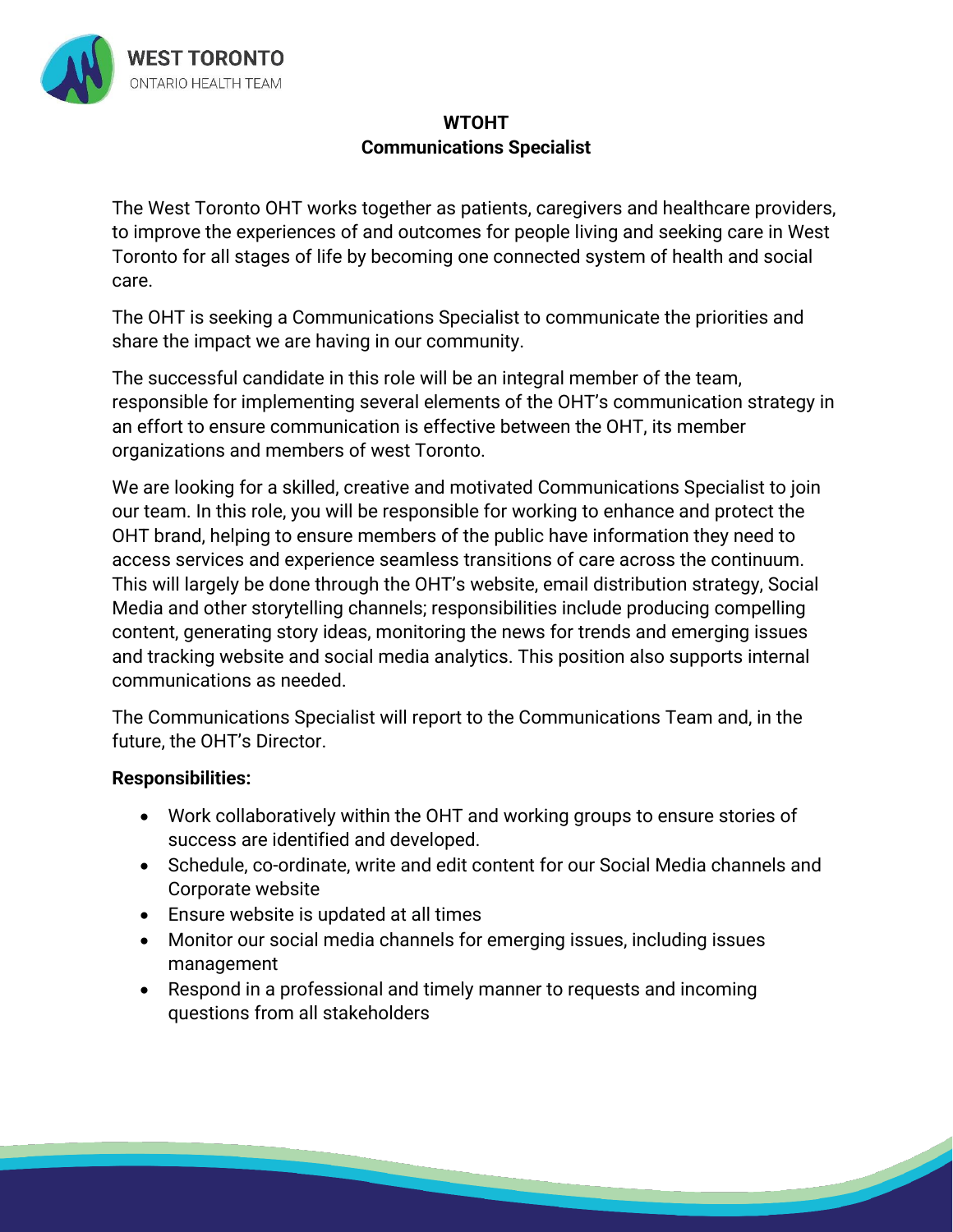

- Supports internal communications needs for the WTOHT
- Work with our members of the communications team to identify and pitch story ideas to journalists and external stakeholders
- Collect and analyze social media and website analytics to inform content strategy
- Develop ideas for stories and campaigns that are timely, newsworthy and enhance our brand and further our strategic priorities
- Special projects and other strategic communication duties as assigned, including event support, producing internal communication assets, etc.

## **Qualifications:**

- Undergraduate degree/diploma in journalism, public relations, communications, or related area.
- Minimum 3 to 5 years of experience required.
- Knowledge of communications trends and ability to foresee newsworthy and compelling stories and storytelling formats.
- Knowledge of Social Media platforms and associated strategies required.
- Lead website development and maintenance, search engine optimization and trouble-shooting on wtoht.ca.
- Strong writer and editor; must have ability to ensure error free materials.
- Strong verbal communication skills and interview style.
- Strong interpersonal skills and ability to build relationships with a variety of internal and external stakeholders, including clinical teams, patients, journalists.
- Experience with collecting and analyzing social media analytics;
- Results oriented, with the ability to balance competing priorities.
- Ability to work effectively under pressure; mature judgment for assessing difficult situations and identifying potential public relations issues.
- High energy, flexibility and the ability to work effectively in a fast-paced environment.
- Issues management experience is an asset.

**The selected candidate will be an employee of The Four Villages Community Health Centre on behalf of the West Toronto OHT. Interested candidates should e-mail a resume and cover letter indicating the position title to: Hiring Committee at jobs@4villages.on.ca.** 

**Contract Duration:** May 15, 2022 – March 31, 2023